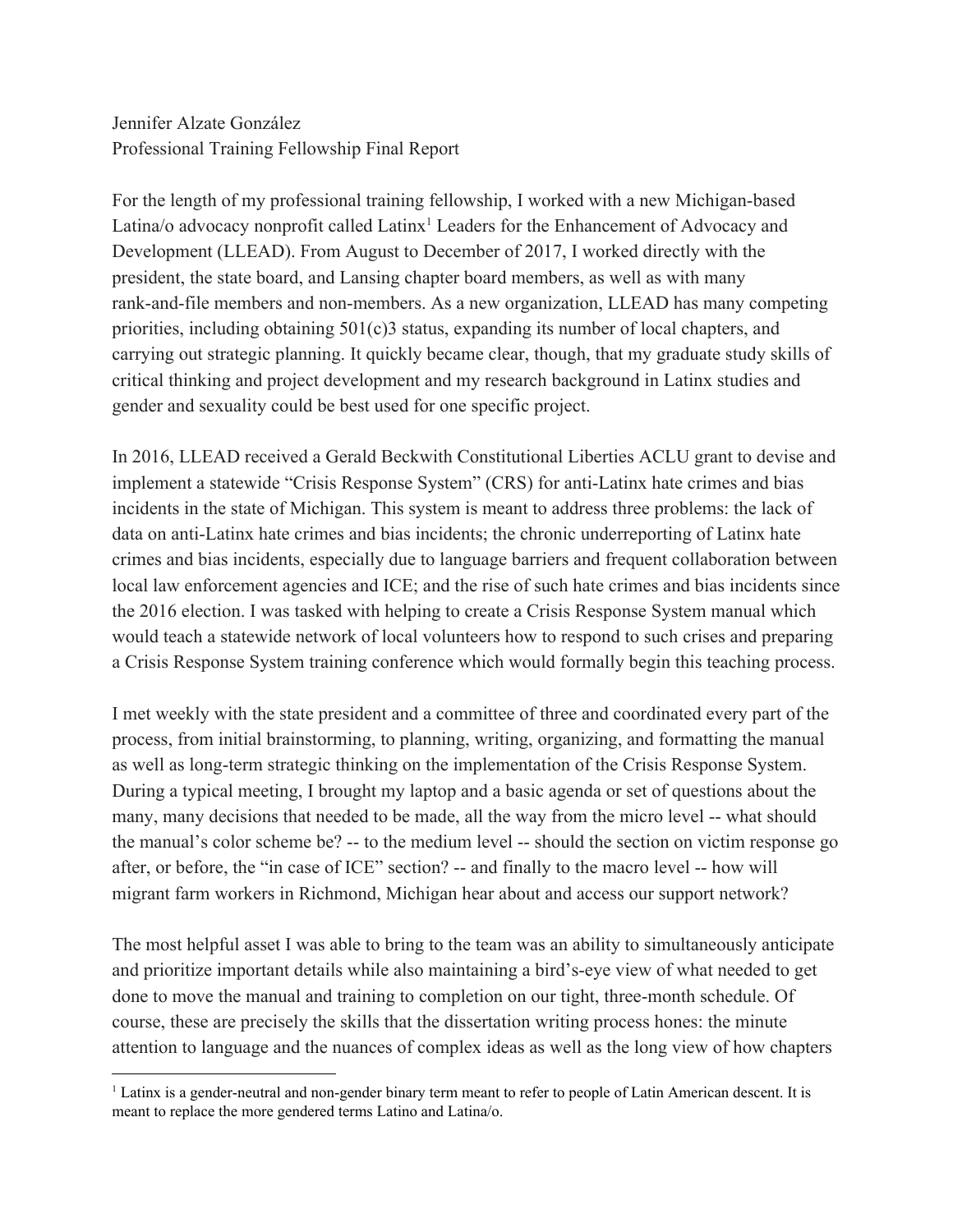work together to create structure and argument, and finally, the drive to not merely think for the sake of thinking but *to finish*! My doctoral training has lended a rigor and sharpness to my thinking that enabled me to anticipate problems, identify gaps, and articulate solutions. At the same time, it has given me a healthy respect for the power of self-deadline and of breaking huge projects into manageable chunks, which was crucially important to ensuring that we would finish everything in time for LLEAD's October 27th conference, where we rolled out the system to a 50+ person audience for the first time. In return, through this experience I developed confidence in my ability to skillfully lead in non-academic settings by using both the skills and research background gained in my doctoral training.

Throughout the fellowship, my doctoral research background in Latinx studies and ethnic studies provided useful context, as I had a theory-level understanding of many of the issues we discussed, such as racism, immigration and ICE, and writing culturally relevant materials. But in a surprising twist, my very particular specialization in Latina/o gender and sexuality studies became even more centrally important, as I became the "expert" on a very contemporary debate within the Latinx community: what to call ourselves.

Briefly, as the label "Hispanic" waned in popularity for its colonial connection to Spain, "Latino" became the standard term to refer to people of Latin American descent. However, the "o" at the end of Latino genders the term masculine in Spanish, such that "Latino" becomes a perpetuation of the masculine as the default, as similarly seen in the English word "mankind." "Latina/o" has emerged to fill the gap, but relies on a gender binary in which the "a" and "o," male and female, are the only two options. Latinx has emerged within the last three years, primarily in academic and activist contexts, as a gender-neutral and non-gender binary term to refer to the community.

I raised this question early on, since whatever term we decided to use would feature prominently in the manual. While there was general support for changing "Latino" to "Latinx," I was consulted as the expert in the room due to my scholarly training in the subject, and tasked with articulating precise arguments for and against. At the next state board meeting, I gave a brief presentation and fielded questions. Soon after, the board voted to change not only the references in the manual to Latinx, but to change the *organization's official name*, previously "Latino Leaders," to "Latinx Leaders." On the day of the conference, I gave a 15-minute presentation to the audience about the term Latinx, what it meant, and why it was important to use a gender-neutral and non-gender binaristic term to refer to our community. This may be commonly agreed upon within an academic humanities context, but in this group of generally liberal but decidedly old-school activists, this frank discussion of queer and transgender people in the Latinx community may have been a near-first. I am happy to see that through its name change,